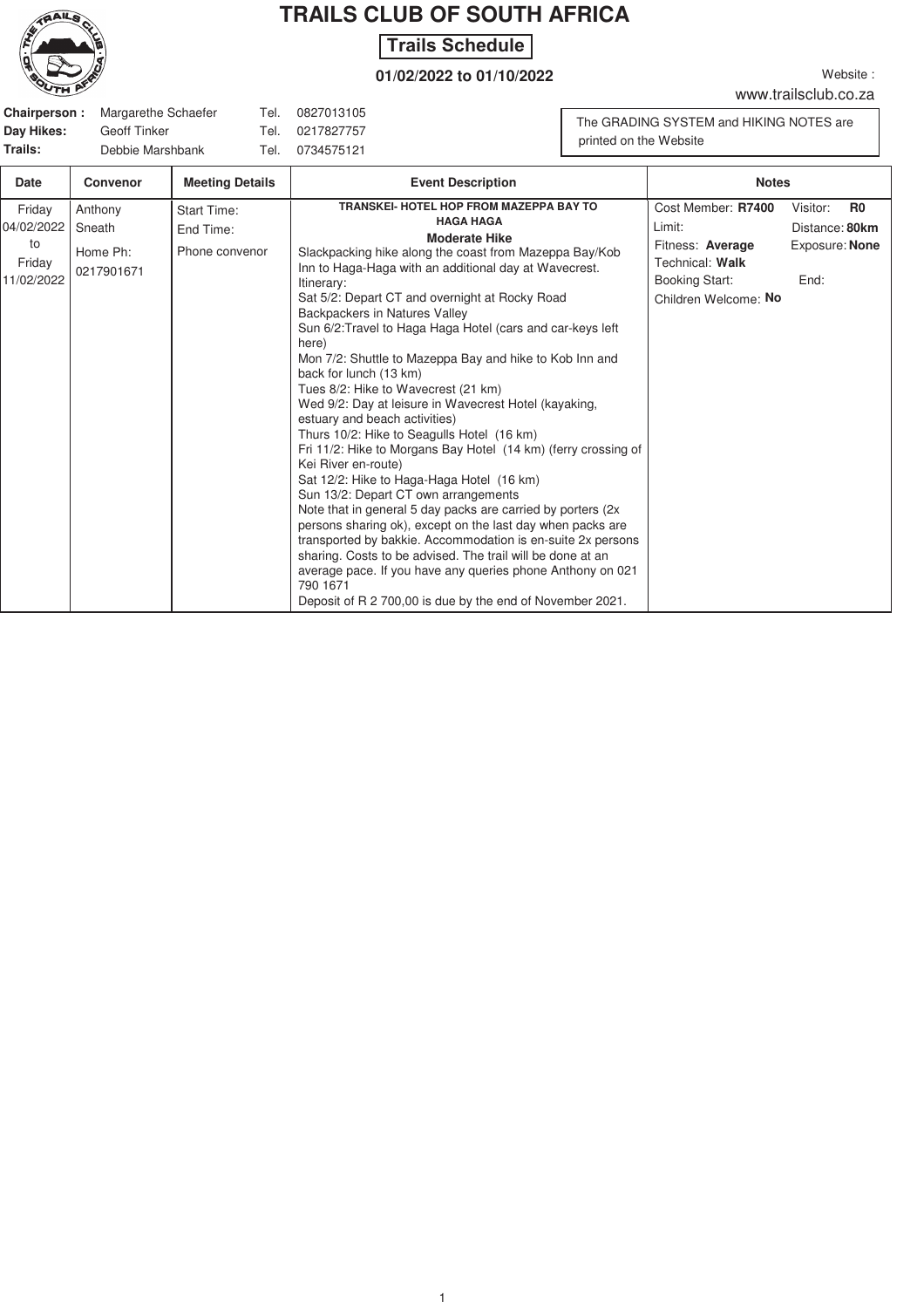| STANFORD- VOGELGAT & PHILLIPSKOP HIKES<br>Cost Member:<br>Visitor:<br>R <sub>0</sub><br>R0<br>Barbara<br>Saturday<br>Start Time:<br>Limit: 8<br>05/03/2022<br>Kahn<br>End Time:<br>Distance: 18km<br><b>Moderate Hike</b><br>to<br>Fitness: Fit<br>Exposure: None<br>Phone/email<br>Home Ph:<br>This weekend includes hikes at Phillipskop Private Nature<br>Technical: Walk<br>Monday<br>convenor<br>Reserve and Vogelgat Private Nature Reserve, Hermanus, a<br>0724710581<br>07/03/2022<br><b>Booking Start:</b><br>End:<br>place that is adjacent to Fernkloof Nature Reserve, but not<br>normally accessible. Vogelgat is an area of great scenic<br>Children Welcome: No<br>beauty for the botanist (over 900 plant species) and hiker<br>alike. The reserve constitutes of 35 km of breath-taking hiking<br>trails, vistas of Walker Bay and Kleinmond, waterfalls, plunge<br>pools, majestic gorges and awesome Cape Fold Mountains.<br>Phillipskop Mountain Reserve provides hikers with expansive<br>views, trails and spacious accommodation.<br>- Saturday: Phillipskop: Hike up to the main ridge of the Klein<br>River Mountains with spectacular views of the Steenboksberg<br>and Babylonstoren. Hike down to Tesselaarsdal and on to De<br>Poskantoor restaurant for lunch on the veranda. Return with<br>the shuttle (extra cost). Distance: 7 or 9 km depending on the<br>route, Hike duration 3 hours, Elevation: 400 m. For more<br>information got to<br>https://www.phillipskop.co.za/activities/hiking-<br>trails/haarkapper-hiking-trail<br>- Sunday: Vogelgat: Base Camp to Guys Pool led by Pat Miller<br>(botanist and TCSA club member)<br>Distance: 10,5 Km, Duration: 5/6 hrs, Elevation: 412 m. Guys<br>pool is a beautiful rim like natural pool with small waterfall with<br>superb views where we will stop for lunch and a swim.<br>Possible swims along the way as well.<br>NOTE: Both hikes will be done at a moderate pace.<br>- Monday: return home OR<br>Option to extend for another day: cliff walk in De Kelders with<br>swimming<br>Chalet accommodation at Phillipskop:<br>Chalet Accommodation: bedding and towels are supplied - |
|----------------------------------------------------------------------------------------------------------------------------------------------------------------------------------------------------------------------------------------------------------------------------------------------------------------------------------------------------------------------------------------------------------------------------------------------------------------------------------------------------------------------------------------------------------------------------------------------------------------------------------------------------------------------------------------------------------------------------------------------------------------------------------------------------------------------------------------------------------------------------------------------------------------------------------------------------------------------------------------------------------------------------------------------------------------------------------------------------------------------------------------------------------------------------------------------------------------------------------------------------------------------------------------------------------------------------------------------------------------------------------------------------------------------------------------------------------------------------------------------------------------------------------------------------------------------------------------------------------------------------------------------------------------------------------------------------------------------------------------------------------------------------------------------------------------------------------------------------------------------------------------------------------------------------------------------------------------------------------------------------------------------------------------------------------------------------------------------------------------------------------------------------------------------------------|
|                                                                                                                                                                                                                                                                                                                                                                                                                                                                                                                                                                                                                                                                                                                                                                                                                                                                                                                                                                                                                                                                                                                                                                                                                                                                                                                                                                                                                                                                                                                                                                                                                                                                                                                                                                                                                                                                                                                                                                                                                                                                                                                                                                                  |
| see: https://www.phillipskop.co.za/<br>- Comfortable fully furnished very spacious chalets with large<br>viewing decks overlooking the valley in a private nature<br>reserve with a backdrop of towering mountains and fynbos.<br>- Two twin-bedded rooms sharing shower/toilet<br>- One double bedded room ensuite shower/toilet<br>- Fully equipped kitchen with gas stove<br>- Spacious dining room and lounge area with fireplace<br>- Outdoor braai area<br>Facilities at Phillipskop<br>- Hiking trails<br>- Eco swimming pool<br>Costs Per Person for 2 nights accommodation<br>NOTE: Maximum 9 people in 2 chalets due to limit of 9 visitors<br>to Vogelgat. Members only.<br>The cost varies according to the numbers per chalet and the<br>type of room occupied in each chalet as shown below:<br>- 3 people: R1065<br>- 4 people: R800 (1 x couple in double en suite room $+ 2x$<br>singles in twin rooms)<br>- 4 people: R640 (2 sharing in a twin room)<br>R960 (1 in twin room)<br>R960 (1 in double room en suite)<br>R896 (1 in twin room)<br>R576 (1 couple sharing in double room en suite)<br>*Note: the above cost does not include the admin fee of R25                                                                                                                                                                                                                                                                                                                                                                                                                                                                                                                                                                                                                                                                                                                                                                                                                                                                                                                                                                                                  |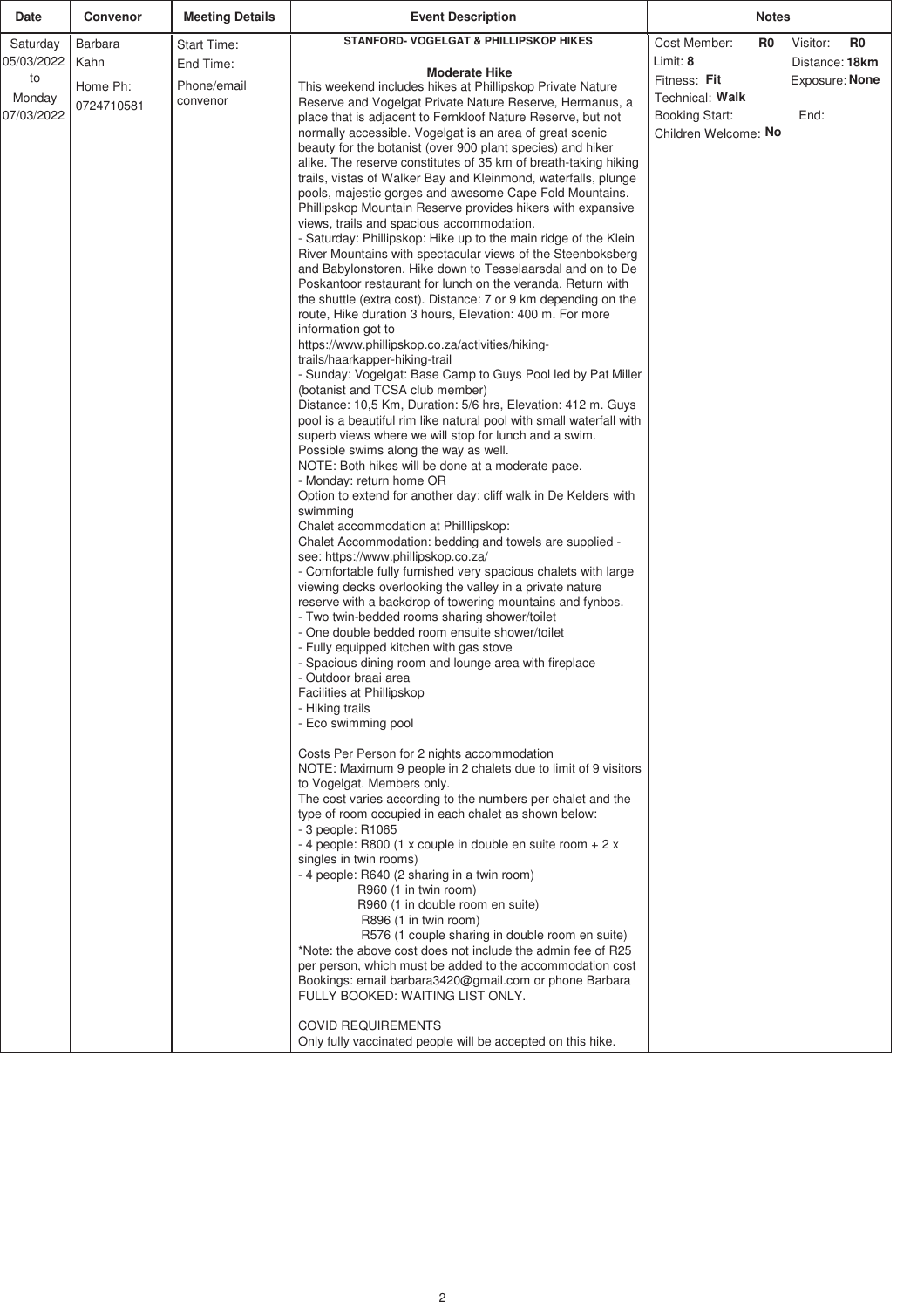| Date                                                   | <b>Convenor</b>                               | <b>Meeting Details</b>                                     | <b>Event Description</b>                                                                                                                                                                                                                                                                                                                                                                                                                                                                                                                                                                                                                                                                                                                                                                                                                                                                                                                                                                                                                                                                                                                                                                                                                                                                                                                                                                                                                                                                                                                                                                                                                                                                                                                                                                                                                                                                                                                                                                                                                                                                                                                                                                                                                                                                                                                                                                                                                                                                                                                                             | <b>Notes</b>                                                                                                             |                                                                                         |
|--------------------------------------------------------|-----------------------------------------------|------------------------------------------------------------|----------------------------------------------------------------------------------------------------------------------------------------------------------------------------------------------------------------------------------------------------------------------------------------------------------------------------------------------------------------------------------------------------------------------------------------------------------------------------------------------------------------------------------------------------------------------------------------------------------------------------------------------------------------------------------------------------------------------------------------------------------------------------------------------------------------------------------------------------------------------------------------------------------------------------------------------------------------------------------------------------------------------------------------------------------------------------------------------------------------------------------------------------------------------------------------------------------------------------------------------------------------------------------------------------------------------------------------------------------------------------------------------------------------------------------------------------------------------------------------------------------------------------------------------------------------------------------------------------------------------------------------------------------------------------------------------------------------------------------------------------------------------------------------------------------------------------------------------------------------------------------------------------------------------------------------------------------------------------------------------------------------------------------------------------------------------------------------------------------------------------------------------------------------------------------------------------------------------------------------------------------------------------------------------------------------------------------------------------------------------------------------------------------------------------------------------------------------------------------------------------------------------------------------------------------------------|--------------------------------------------------------------------------------------------------------------------------|-----------------------------------------------------------------------------------------|
| Monday<br>04/04/2022<br>to<br>Friday<br>08/04/2022     | Anthony<br>Sneath<br>Home Ph:<br>0217901671   | <b>Start Time:</b><br>End Time:<br>Phone/email<br>convenor | ST BLAIZE TRAIL, MOSSEL BAY<br><b>Moderate Hike</b><br>The St. Blaize Trail is a 13,5 km (6 hour) hike that follows the<br>30 metre contour along the cliffs westwards from the Cape St.<br>Blaize Lighthouse. It begins at the cave below the Lighthouse,<br>and ends at Dana Bay.<br>- Mon 4/4 : Depart CT and check in at Pinnacle Point (PP)<br>16h00<br>- Tues 5/4 : Hike PP to Mossel Bay (car shuffle required)<br>- Wed 6/4 : Explore the cliffs and caves at PP with guided tour<br>- Thurs 7/4 : Hike PP to Dana Bay (car shuffle required)<br>- Fri 8/4 : Depart PP 10h00 (own arrangements)<br>Accommodation at Pinnacle Point: villa with 3x ensuite<br>bedrooms (sharing 2 per room) next to the pool with sea views.<br>Bookings: email anthonysneath46@gmail.com or call Ant on<br>0847056957<br>Cost includes the accommodation, trail and guided tour of the<br>caves.<br>DRAKENSBERG - ROYAL NATAL & CATHEDRAL                                                                                                                                                                                                                                                                                                                                                                                                                                                                                                                                                                                                                                                                                                                                                                                                                                                                                                                                                                                                                                                                                                                                                                                                                                                                                                                                                                                                                                                                                                                                                                                                                                    | Cost Member: R1275<br>Limit: $6$<br>Fitness: Average<br>Technical: Walk<br><b>Booking Start:</b><br>Children Welcome: No | Visitor R1375<br>Distance: 14km<br>Exposure: Mild<br>End:<br>Visitor:<br>R <sub>0</sub> |
| Monday<br>11/04/2022                                   | Mervyn<br>Henderson                           | Start Time:<br>End Time:                                   | <b>PEAK</b>                                                                                                                                                                                                                                                                                                                                                                                                                                                                                                                                                                                                                                                                                                                                                                                                                                                                                                                                                                                                                                                                                                                                                                                                                                                                                                                                                                                                                                                                                                                                                                                                                                                                                                                                                                                                                                                                                                                                                                                                                                                                                                                                                                                                                                                                                                                                                                                                                                                                                                                                                          | Cost Member:<br>R0<br>Limit:                                                                                             | Distance: 60km                                                                          |
| to<br>Wednesday<br>20/04/2022                          | Home Ph:<br>0737807882                        | Phone convenor                                             | <b>Moderate Hike</b><br>Hikes in Royal Natal National Park and Cathedral Peak. Hikes<br>will range from moderate to strenuous and from 5 to 15 km. A<br>moderate to fit level of fitness will be required, depending on<br>the hike. Accommodation cost in chalets is approx R480 to<br>R700 pppn. Bookings: mervyn.henderson@gmail.com or call<br>Mervyn. Availability depends on accommodation.                                                                                                                                                                                                                                                                                                                                                                                                                                                                                                                                                                                                                                                                                                                                                                                                                                                                                                                                                                                                                                                                                                                                                                                                                                                                                                                                                                                                                                                                                                                                                                                                                                                                                                                                                                                                                                                                                                                                                                                                                                                                                                                                                                    | Fitness: Fit<br>Technical: Walk<br><b>Booking Start:</b><br>Children Welcome: No                                         | Exposure: Mild<br>End:                                                                  |
| Thursday<br>21/04/2022<br>to<br>Thursday<br>28/04/2022 | Mervyn<br>Henderson<br>Home Ph:<br>0737807882 | Start Time:<br>End Time:<br>Phone convenor                 | TRANSKEI - PORT EDWARD TO PORT ST JOHNS<br><b>Moderate Hike</b><br>This 8 day trail goes along the Pondoland Coast and it rated as<br>an outstanding trail and culturral experience! Stay in different<br>villages with the Pondo people. Local families will provide you<br>with accommodation, bedding and three meals a day. Hikers<br>stay with local families, where you get your own room. Water<br>for drinking is available from fresh wells. Hot water for washing<br>in a basin is provided. Meals are based on local staples as well<br>as things like fried eggs, beans, red meat and rice. Toilets are<br>normally long-drop style. The cost Includes: 7 nights<br>accommodation, meals, guide's fee, ferries and shuttle back to<br>Port Edward. See https://pondotours.co.za/hiking-options/ for<br>more details.<br>Attractions: Mzamba fossils, Red desert, Weolmi shipwreck,<br>Mkhambathi falls, Strandloper falls, Mbaxeni falls, Grosvenor<br>wreck site, Waterfall bluff, Mamba pools, Cathedral rock,<br>Mfihlelo falls, Black sands, Ntafufu mangroves and Poenskop<br>cave.<br>Short itinerary - distance = 115 km<br>Day 1 (14 km): From Wild Coast Sun hike to Mzamba bridge to<br>Mphahlane river, Mnyameni and overnight at Mtolane village.<br>Day 2 (14 km): Hike to Red desert and cross Kwanyana river.<br>Lunch at Sikhombe and then overnight at Mtentu village<br>Day 3 (19 km): Cross Mtentu river and hike to view Weolmi<br>303 shipwreck. Visit Mkhambati falls and Strandloper falls.<br>Lunch at Gwegwe and cross Msikaba river. Overnight at<br>Msikaba village.<br>Day 4 (11 km): Hike to Mbaxeni pools and falls to swim and on<br>to the Grosvenor wreck site. Lunch at Lambasi beach and<br>overnight at Rhole village.<br>Day 5 (19 Km): Cross Mkweni river and hike to Luphathana,<br>Waterfall Bluff and have lunch at Mamba pools. Visit the<br>Cathedral Rock and Secret Falls. Overnight in Cutwini village.<br>Day 6 (19 km): Hike to Shelly beach and Mbotyi with lunch at<br>Ntlavana beach and cross Mzintlava river. Overnight in<br>Manteku village.<br>Day 7 (13 km): Hike to Dakane beach and Ingo beach. Cross<br>Ntafufu River and have lunch there. Hike past the Dome bluff<br>and get to Poenskop.<br>Day 8 (6 km): Hike through the village to Long Beach. Cross<br>Umzimvubu river to Port St Johns.<br>Once booked, the deposit of 50% is non-refundable and travel<br>insurnance is advised. . Email mervyn.henderson@gmail.com<br>or WhatsApp 0737807882.<br>FULLY BOOKED. WAITING LIST ONLY. | Cost Member: R5000<br>Limit: 13<br>Fitness: Average<br>Technical: Walk<br><b>Booking Start:</b><br>Children Welcome: No  | Visitor:<br>R <sub>0</sub><br>Distance: 110km<br>Exposure: Mild<br>End:                 |